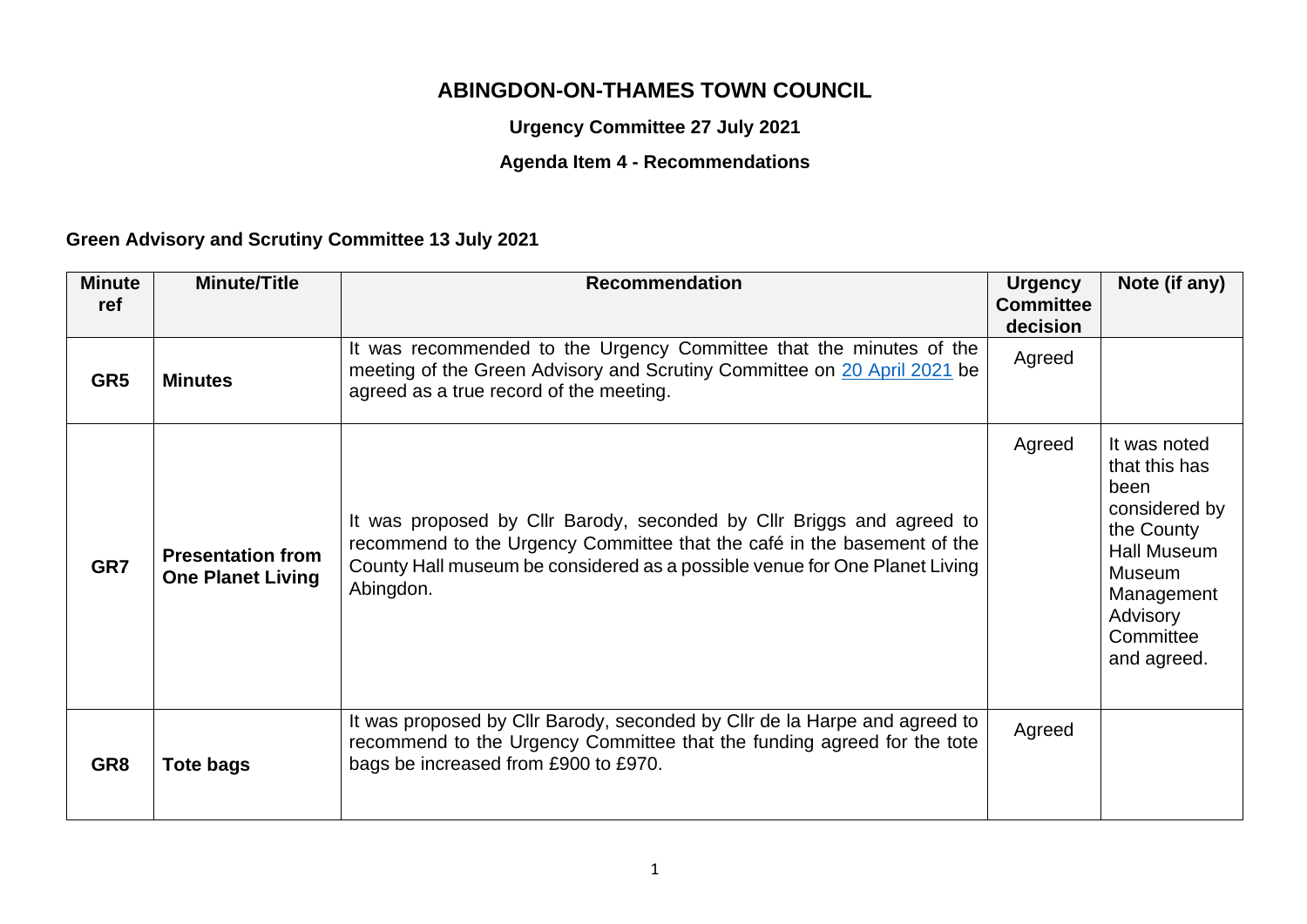|             |                          | It was proposed by Cllr Barody, seconded by Cllr Birks and agreed to<br>recommend to the Urgency Committee that the mission statement be agreed:                                                                                                                                                                                                                                                                                                                  | Agreed |  |
|-------------|--------------------------|-------------------------------------------------------------------------------------------------------------------------------------------------------------------------------------------------------------------------------------------------------------------------------------------------------------------------------------------------------------------------------------------------------------------------------------------------------------------|--------|--|
| <b>GR10</b> | <b>Mission statement</b> | 'Abingdon Green Advisory and Scrutiny Committee: Socially and<br>environmentally responsible for creating a Town that is inclusive and is<br>thriving, sustainably embracing creativity and diversity. We will "reduce,<br>reuse and recycle" and in doing so, promote healthy and long-lasting<br>biodiversity, continuing with reducing our carbon emissions, welcoming<br>ideas and innovation living up to the local and central climate<br>emergency agenda. |        |  |

## **County Hall Museum Management Advisory Committee 15 July 2021**

| <b>Minute</b><br>ref | <b>Minute/Title</b>   | <b>Recommendation</b>                                                                                                                                                                                         | <b>Urgency</b><br><b>Committee</b><br>decision | Note (if any) |
|----------------------|-----------------------|---------------------------------------------------------------------------------------------------------------------------------------------------------------------------------------------------------------|------------------------------------------------|---------------|
| <b>M7</b>            | <b>Minutes</b>        | It was recommended to the Urgency Committee that the minutes of the<br>meeting of the County Hall Museum Management Committee held on 25<br>March 2021 be agreed as a correct record and signed by the Chair. | Agreed                                         |               |
| <b>M10</b>           | <b>Finance Report</b> | It was proposed by CIIr Lonergan, seconded by CIIr Foulsham and agreed to<br>recommend to the Urgency Committee that the management accounts for the<br>period ending 31 May 2021 be approved.                | Agreed                                         |               |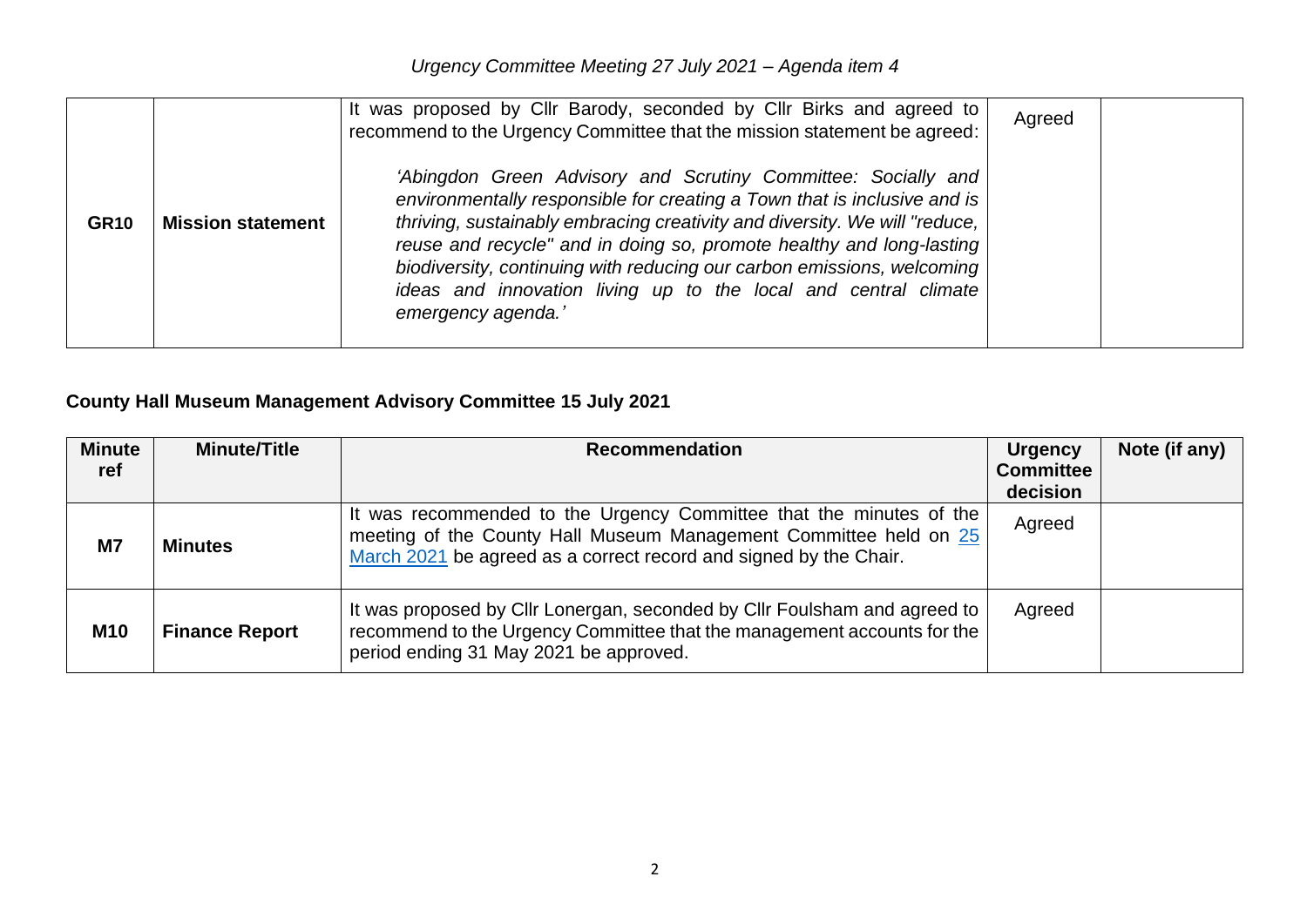## **Finance and General Purposes Advisory Committee 20 July 2021**

| <b>Minute</b><br>ref | <b>Minute/Title</b>                 | <b>Recommendation</b>                                                                                                                                                                                                                                                                                                                                                                                                                                                                                                                                                                                             | <b>Urgency</b><br><b>Committee</b><br>decision | Note (if any) |
|----------------------|-------------------------------------|-------------------------------------------------------------------------------------------------------------------------------------------------------------------------------------------------------------------------------------------------------------------------------------------------------------------------------------------------------------------------------------------------------------------------------------------------------------------------------------------------------------------------------------------------------------------------------------------------------------------|------------------------------------------------|---------------|
| F <sub>5</sub>       | <b>Minutes</b>                      | It was recommended to the Urgency Committee that the draft minutes of the<br>meeting of the Finance & General Purposes Committee of 30 March 2021<br>(previously circulated as a report to the Council Meeting held on 28 April<br>2021) be agreed as a correct record.                                                                                                                                                                                                                                                                                                                                           | Agreed                                         |               |
| F8                   | <b>Matters referred</b>             | Traffic Advisory Committee 16 June 2021 - actions list<br>Cllr Lonergan proposed, Cllr Foulsham seconded and it was agreed to ask<br>the Finance and General Purposes Committee to recommend to the Urgency<br>Committee that a speedwatch survey on Oxford Road be funded. This<br>proposal was agreed.                                                                                                                                                                                                                                                                                                          | Agreed                                         |               |
| <b>F13</b>           | <b>Finance report</b>               | It was recommended to the Urgency Committee that the management<br>accounts for the period 1 April 2021 to 31 May 2021 be approved.                                                                                                                                                                                                                                                                                                                                                                                                                                                                               | Agreed                                         |               |
| <b>F13</b>           | <b>Finance report</b>               | It was recommended to the Urgency Committee that the list of payments for<br>April and May 2021 be approved.                                                                                                                                                                                                                                                                                                                                                                                                                                                                                                      | Agreed                                         |               |
| <b>F16</b>           | <b>Civil parking</b><br>enforcement | It was recommended:<br>a. That the Urgency Committee note that civil parking enforcement will<br>commence on 1 November 2021 and that the town council agency<br>agreement in relation to the Abingdon residents' parking schemes will<br>end as of 31 October 2021.<br>b. That the Urgency Committee note that the council's Parking Attendant is<br>due to be transferred to the County Council's contractor at on 1<br>November 2021 under the relevant TUPE provisions and that he be<br>thanked for his work for the town council.<br>c. That the Urgency Committee delegates authority to the Town Clerk to | Agreed                                         |               |